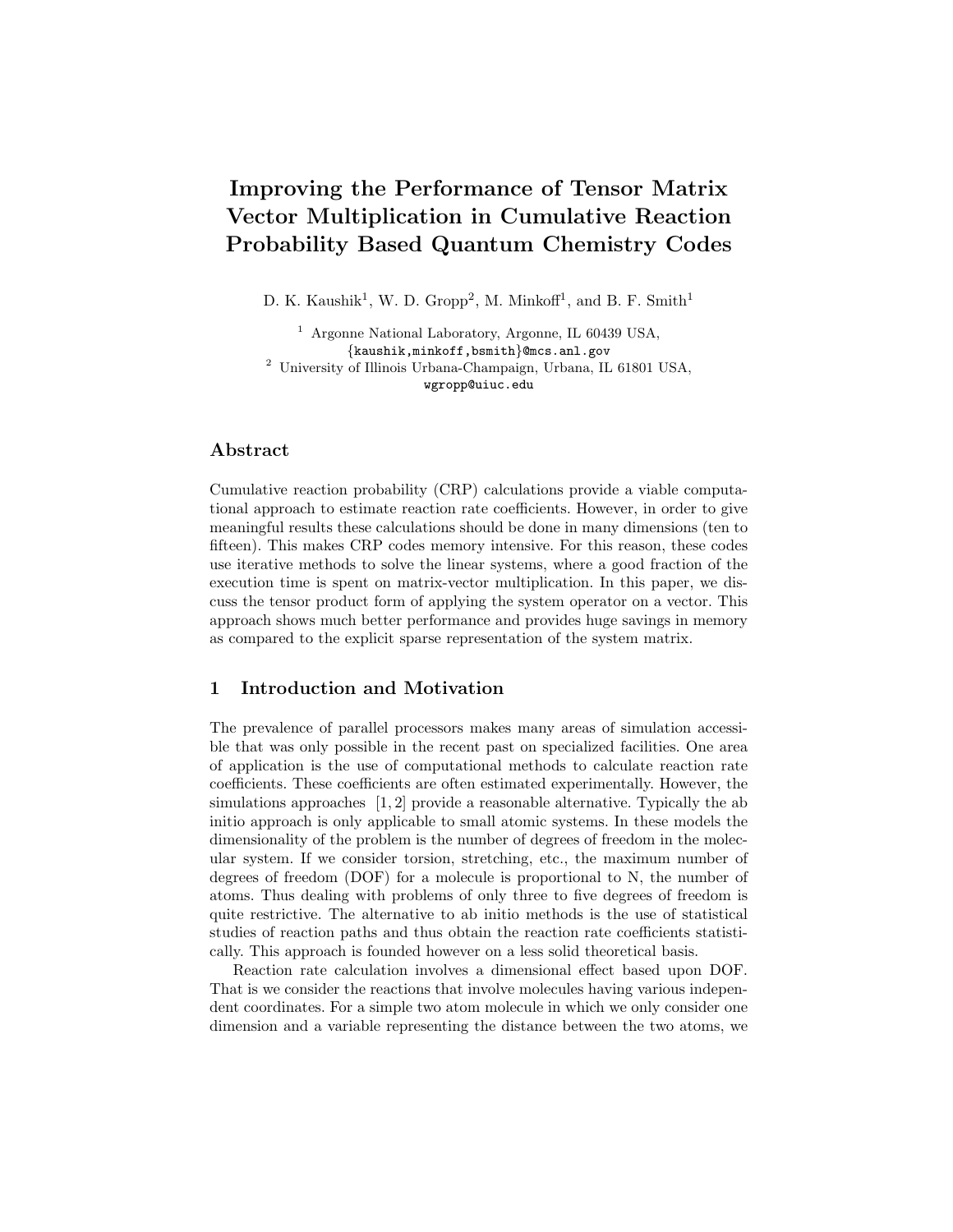

Fig. 1. Sample parallel performance of the CRP code on up to 128 processor of IBM SP3 at NERSC.

would have one DOF. However, if we add the angle between the atoms in two dimensional space and also add the torsion effect we would have three DOF. We are interested in problems of up to ten or more DOF. This leads to large-scale problems in which parallel computation is a central aspect of the algorithmic approach. For such problems the Green's function solutions (see Section 2) cannot be done by direct linear solvers. A standard approach even applied to lower DOF is to use iterative methods such as GMRES [3] for solving the linear systems. The solution of these linear systems is the fundamental computational cost in the method as we and others have observed. In some of our computational experiments (see Figure 1) we have obtained an accurate eigenvalue in only two to three iterations, however we require from five hundred to a thousand GMRES iterations for each of the Green's function solves. Thus the principal focus of this paper is on studying an efficient implementation of matrix-vector multiplication.

Normally the matrix vector multiplication is done by first building up the large sparse matrix from the tensor products of one dimensional operators with the identity matrix. The sparse matrix vector product is well known to give poor performance since it is memory bandwidth limited computation with poor data reuse [4, 5]. Since this kernel is responsible for a large fraction (over 80  $\%$ ) of overall execution time, addressing its performance issues is crucial to obtain a reasonable percentage of machine peak. In this paper, we suggest an alternative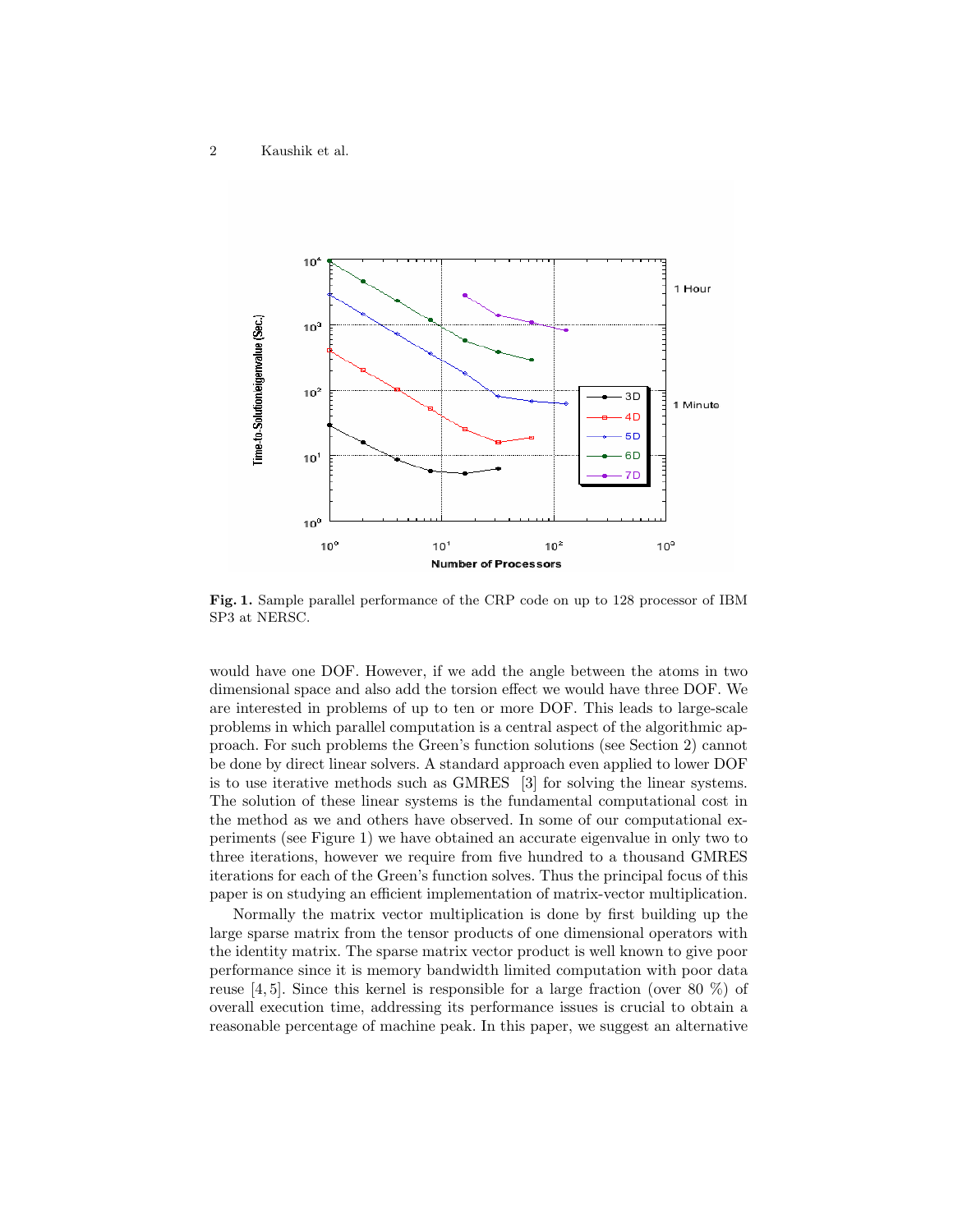approach (in Section 4) that transforms the memory bandwidth limited sparse matrix vector products to matrix-matrix multiplications with high level of data locality. This approach holds the potential to improve the performance of the overall code by a large factor.

The rest of the paper is organized as follows. We discuss the background of the CRP approach in Section 2.1. Next we analyze the performance characteristics of the sparse matrix vector multiplication approach in Section 3. We present the details of the tensor matrix vector multiplication approach in Section 4. Then we compare the performance of these two choices for matrix vector multiplication on Intel Madison processor in Section 5.

# 2 Background of the CRP Approach

The Cumulative Reaction Probability function is:

$$
k(T) = \left[2\pi\hbar Q_r(T)\right]^{-1} \int_{-\infty}^{\infty} dE e^{-E/kT} N(E)
$$
 (1)

where  $Q_r$  is the reactant partition function. The rate constant is given as

$$
k(E) = [2\pi \hbar \rho_r(E)]^{-1} N(E)
$$
 (2)

Therefore the CRP is key in calculating the rate constant. In fact,  $N(E)$  can be expressed in terms of the trace of the reaction probability operator,  $P$ 

$$
N(E) = tr[\hat{P}(E)] \equiv \sum k p_k(E)
$$
\n(3)

and

$$
\hat{P}(E) = 4\hat{\epsilon}_r^{1/2}\hat{G}(E)\hat{\epsilon}_p\hat{G}(E)\hat{\epsilon}_r^{1/2} \tag{4}
$$

The Green's function is

$$
\hat{G}(E) = (E + i\hat{\epsilon} - \hat{H})^{-1}
$$
\n(5)

H is the Hamiltonian and  $\hat{\epsilon} = \hat{\epsilon}_r + \hat{\epsilon}_p$  where  $\hat{\epsilon}$  is a given absorbing potential, and  $\hat{\epsilon}_r$  and  $\hat{\epsilon}_p$  are, respectively are the part of  $\hat{\epsilon}$  in the reactant and product regions (see  $[1, 2, 6]$  for details).

In summary, we seek to obtain the major components of the trace of  $\hat{P}(E)$ . Thus we seek the largest few eigenvalues of this operator. This can be accomplished by means of a Lanczos iteration of (4). For each Lanczos iteration we require the solution of two linear systems (5):

$$
(E + i\hat{\epsilon} - \hat{H})\mathbf{y} = \mathbf{x} \tag{6}
$$

and its adjoint when x is known. The matrix on the left hand side of Equation 6 is obtained from one dimensional operators as described next.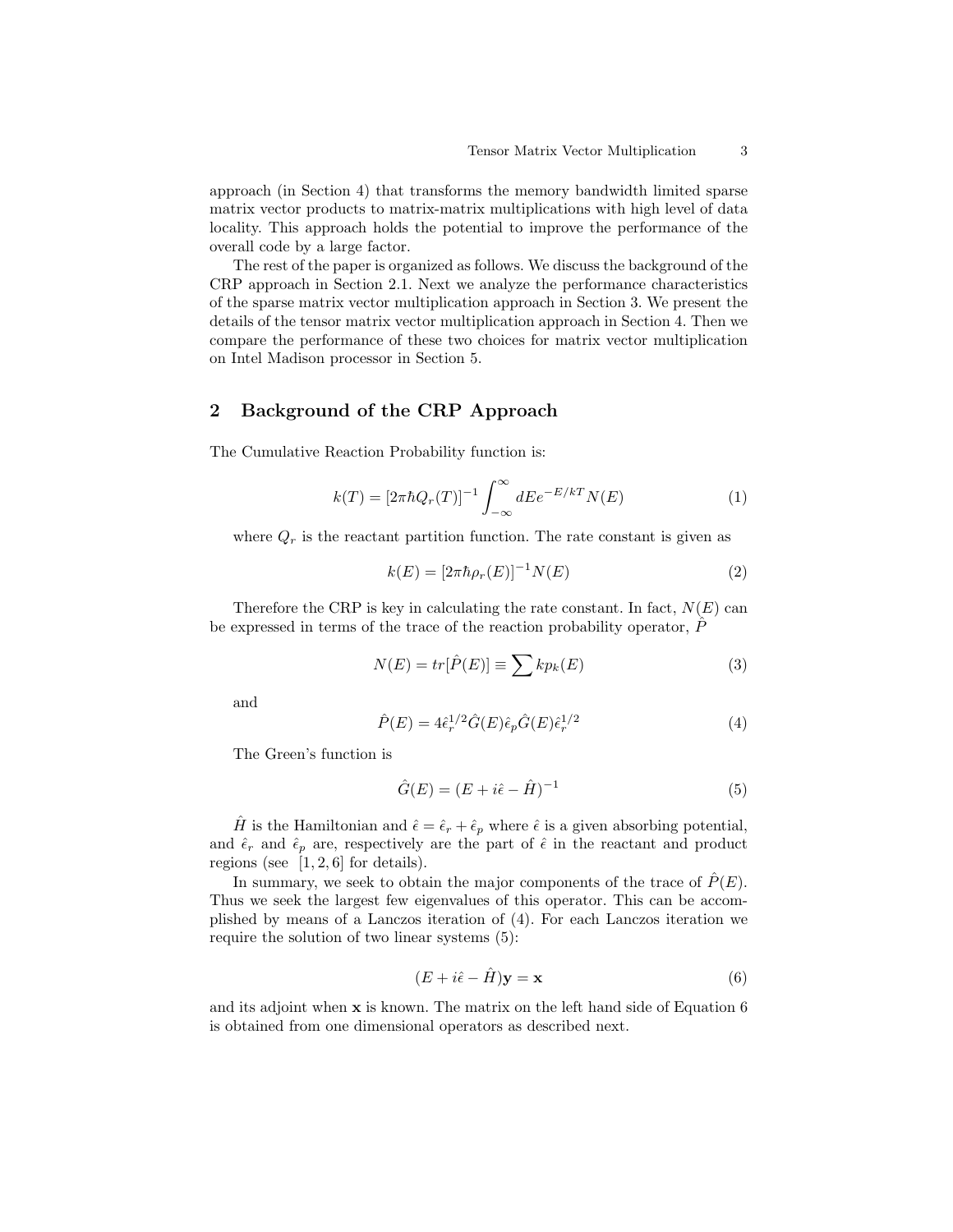4 Kaushik et al.

#### 2.1 Matrix Vector Multiplication in CRP

For simplicity, let us consider a three dimensional system with  $n$  mesh points in each dimension. Then, we need to multiply matrix A  $(n^3 \times n^3)$  with a vector **v** of size  $n^3$ .

$$
\mathbf{w} = A\mathbf{v} \tag{7}
$$

with **w** being the output vector of size  $n^3$ . The system matrix A is sparse with the following components:

$$
A = B_z \otimes I \otimes I + I \otimes B_y \otimes I + I \otimes I \otimes B_x \tag{8}
$$

Where, ⊗ denotes the tensor (Kronecker) product of one dimensional operators  $(B_x, B_y, B_z)$  with the identity matrix(*I*). The operators  $B_x, B_y$ , and  $B_z$  are dense matrices of size  $n \times n$ .

For  $d$  dimensions, we will have  $d$  terms in Equation 8 involving  $d$  tensor products of dense matrices of size  $n \times n$  with the identity matrices of order n. As stated earlier, doing the matrix vector multiplication (Equation 7) is a key operation in the CRP algorithm. Next we discuss the sparse representation of matrix A.

## 3 Sparse Matrix Vector Product

The sparse matrix-vector product is an important part of many iterative solvers used in scientific computing. While a detailed performance modeling of this operation can be complex, particularly when data reference patterns are included [7, 5, 8], a simplified analysis can still yield upper bounds on the achievable performance of this operation. To illustrate the effect of memory system performance, we consider a generalized sparse matrix-vector multiply that multiplies a matrix by N vectors. This code, along with operation counts, is shown in Figure 2.

#### 3.1 Estimating the Memory Bandwidth Bound

To estimate the memory bandwidth required by this code, we make some simplifying assumptions. We assume that there are no conflict misses, meaning that each matrix and vector element is loaded into cache only once. We also assume that the processor never waits on a memory reference, that is, any number of loads and stores can be issued in a single cycle.

For the algorithm presented in Figure 2, the matrix is stored in compressed row storage format (similar to PETSc's AIJ format [9]). For each iteration of the inner loop in Figure 2, we transfer one integer (ja array) and  $N+1$  doubles (one matrix element and N vector elements), and we do N floating-point multiply-add (fmadd) operations or 2N flops. Finally, we store the N output vector elements. If we just consider the inner loop and further assume that vectors are in cache (and not loaded from memory), we load one double and one integer for 2N flops or 6 bytes/flop for one vector and 1.5 bytes/flop for four vectors (see [4] for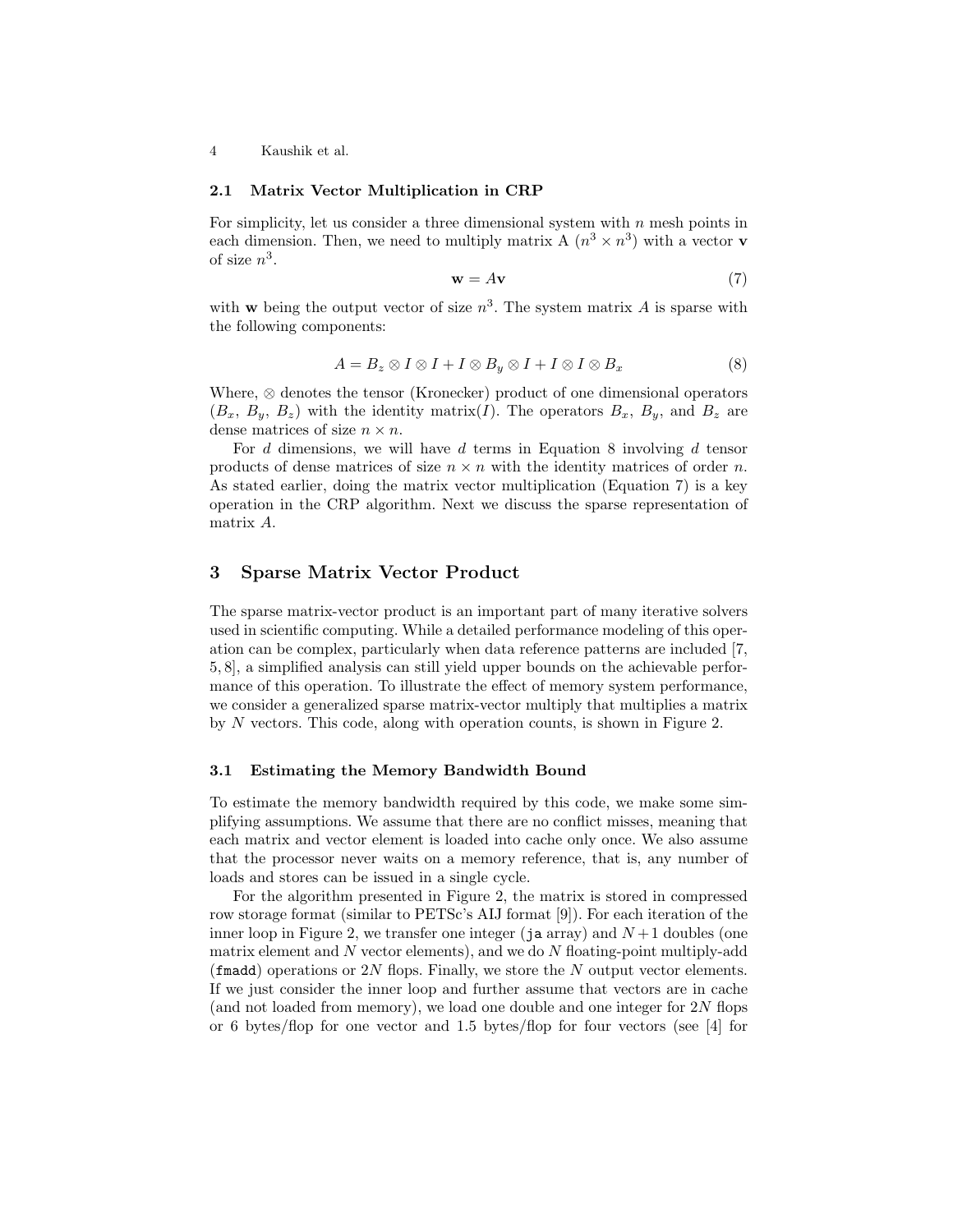```
for (i = 0, i < m; i++) {
 jrow = ia(i+1) // 1 Of, AT, Ld
 ncol = ia(i+1) - ia(i) // 1 Iop
 Initialize, sum1, ..., sumN // N Ld
 for (j = 0; j < ncol; j++) { // 1 Ld
  fetch ja(jrow), a(jrow),
      x1(ja(jrow)), ..., xN(ja(jrow)) // 1 Of, N+2 AT, N+2 Ld
  do N fmadd (floating multiply add) // 2N Fop
  jrow++
 } // 1 Iop, 1 Br
 Store sum1, ..., sumN in
     y1(i), ..., yN(i) // 1 Of, N AT, N St
} // 1 Iop, 1 Br
```
Fig. 2. General form of sparse matrix-vector product algorithm: storage format is AIJ or compressed row storage; the matrix has m rows and nz non-zero elements and gets multiplied with N vectors; the comments at the end of each line show the assembly level instructions the current statement generates, where AT is address translation, Br is branch, Iop is integer operation, Fop is floating-point operation, Of is offset calculation, LD is load, and St is store.

more detailed treatment). The STREAM [10] benchmark bandwidth on Intel Madison processor is about 4,125 MB/s. This gives us the maximum achievable performance of 687 Mflops/s for one vector and 2,750 Mflops/s for four vectors while the corresponding observed numbers are 627 Mflops/s and 1,315 Mflops/s (out of the machine peak of 6 Gflops/s).

Following a similar procedure, we show the memory bandwidth bound, the actual performance and the peak performance for IBM Power 4, Intel Xeon, IBM BlueGene, and Intel Madison processors (assuming only one vector) in Figure 3. It is clear that the performance of sparse matrix vector multiplication is memory bandwidth limited and the peak processor performance is pretty much irrelevant for this computation. We next discuss the tensor product form of the system operator that does not suffer from this limitation.

#### 4 Tensor Matrix Vector Product

The system matrix in the CRP code comes from the tensor products of one directional dense operators with the identity matrix. This allows us to do the matrix vector multiplication without ever forming the large sparse matrix. Though a cheap approximation to the system matrix is usually needed for preconditioning purpose, we assume that it can be obtained in some suitable way (for example, see [11]) or one can possibly apply the same technique (of tensor matrix vector multiplication) while carrying out the matrix vector products of the preconditioned system.

We can combine the identity matrix tensor products in Equation 8 (and its higher dimensional counterparts). In general, the matrix vector product of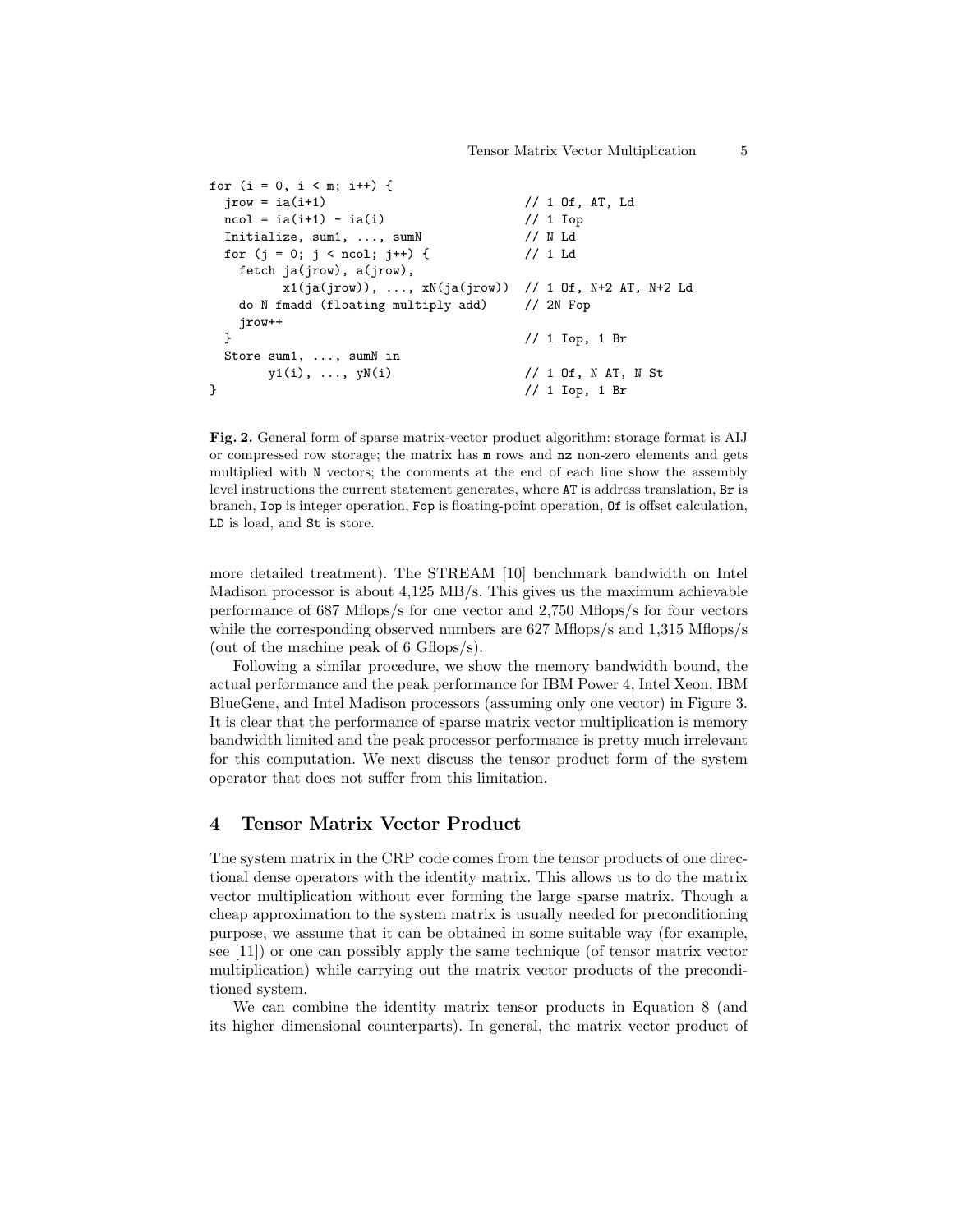6 Kaushik et al.



Fig. 3. Memory bandwidth bound for sparse matrix-vector product. Only one vector  $(N = 1)$  is considered here. The matrix size has  $m = 90,708$  rows and  $nz = 5,047,120$ nonzero entries. The processors are 1.3 GHz IBM Power 4, 2.4 GHz Intel Xeon, 700 MHz IBM BlueGene, and 1.5 GHz Intel Madison. The memory bandwidth values are measured using the STREAM benchmark.

Equation 7 will be the sum of the terms made from the three types of operations:  $(I \otimes B)\mathbf{v}$ ,  $(B \otimes I)\mathbf{v}$ , and  $(I \otimes B \otimes I)\mathbf{v}$ . We describe how to carry out each of these operations efficiently next. The three dimensional case is described in detail in [12]

## Type A:  $(I \otimes B)v$

We need to evaluate

.

$$
(I_{p\times p}\otimes B_{m\times m})\mathbf{v}
$$

with  $\mathbf{v} = (v_1, v_2, ..., v_{pm})^T$ . We can view the vector **v** as a matrix (V) of size  $m \times p$  and then

$$
(I_{p \times p} \otimes B_{m \times m})\mathbf{v} = B_{m \times m} \times V_{m \times p}
$$

It should be noted that the memory layout of the vectors v and w does not change in this operation. Since the matrix  $V$  is stored columnwise, its data access pattern in the above matrix-matrix multiplication is ideal (unit stride).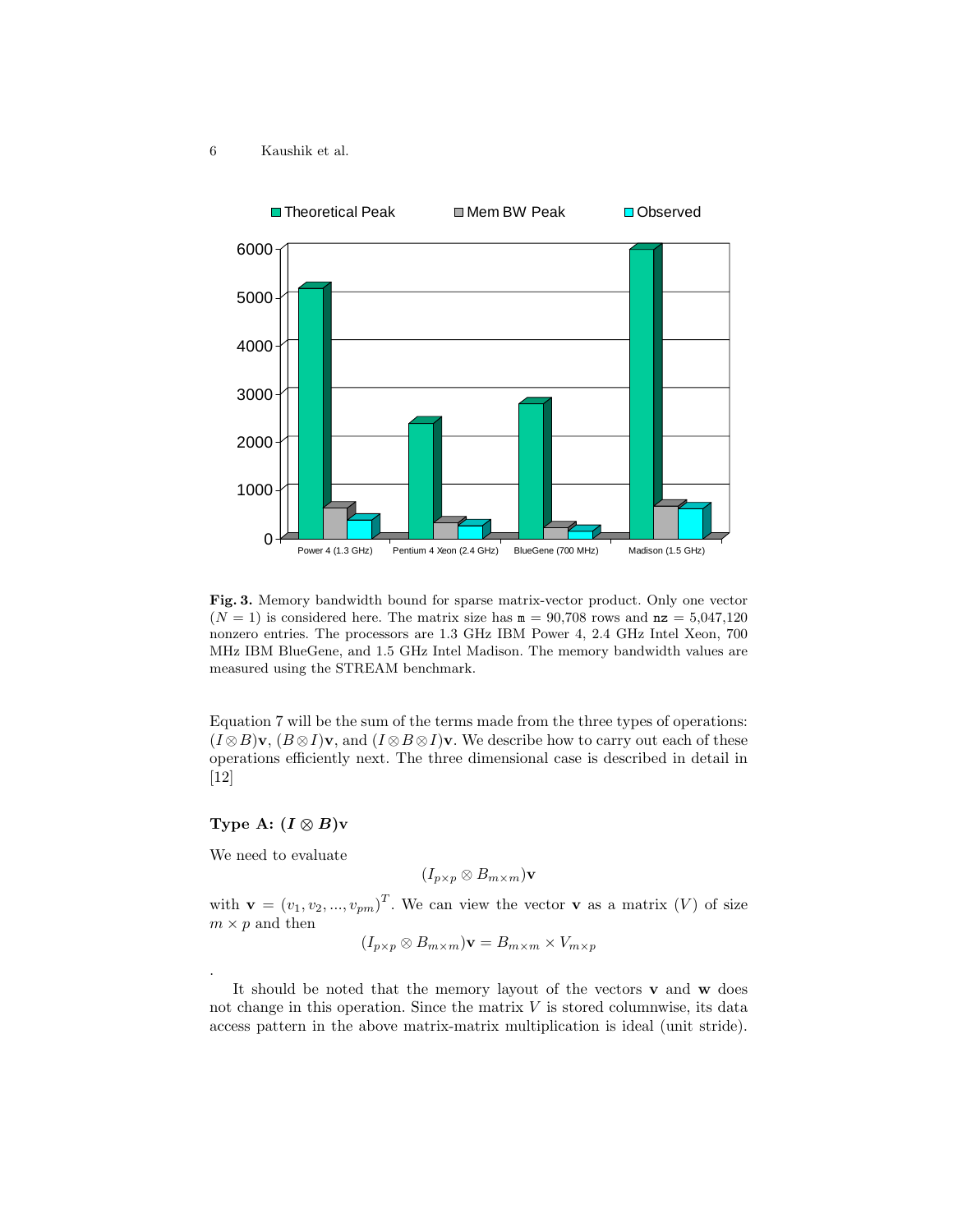As the number of dimensions increases, the order  $(p)$  of the identity matrix gets larger and larger. Therefore, the above algorithm multiplies a small square matrix  $(B)$  with a highly rectangular matrix  $(V)$  for large dimensions. We will see in Section 5 that many matrix-matrix multiplication implementations do not perform well under this situation.

#### Type B:  $(B \otimes I)v$

Here we need to evaluate

$$
(B_{m \times m} \otimes I_{p \times p})\mathbf{v}
$$

We can view the vector **v** as a matrix  $(V)$  of size  $p \times m$  and then

$$
(B_{m \times m} \otimes I_{p \times p})\mathbf{v} = V_{p \times m} \times B^{T}{}_{m \times m}
$$

where  $B_{m\times m}$  is the transpose of  $B_{m\times m}$  ([12]). Again, the memory layout of the vector v and w does not change with this operation and this is also a matrixmatrix multiplication. The data access pattern for the matrix  $V$  is not unit stride here (with the normal triply nested loop implementation) and transposing this matrix may bring significant performance gains.

#### Type C:  $(I \otimes B \otimes I)$ v

Here we need to evaluate

$$
(I_{p\times p}\otimes B_{m\times m}\otimes I_{r\times r})\mathbf{v}
$$

with  $\mathbf{v} = (v_1, v_2, ..., v_{pmr})^T$ .

This can be evaluated by looping over Type B term algorithm  $p$  times [12]. Each iteration of this loop will evaluate the Type B term  $V_{r \times m} \times B^{T}{}_{m \times m}$ . Again this can be done without changing the memory layout of the vectors  $\mathbf v$  and  $\mathbf w$ .

## 5 Results and Discussion

In the previous section, we saw that all terms of the generalized form (for d dimensions) of Equation 8 can be evaluated as dense matrix-matrix multiplication, which inherently has very high data reuse and usually performs at a large fraction of machine peak (if implemented properly). We present here some sample performance results on Intel Madison processor (1.5 GHz, 4 MB L2 cache, and 4GB memory). We discuss three implementations:

- Custom code: this is the hand optimized code specifically written for evaluating the Type A, B, and C terms.
- MXM code: this is taken from Deville, et al. [12].
- DGEMM: this is from a vendor library (Intel MKL).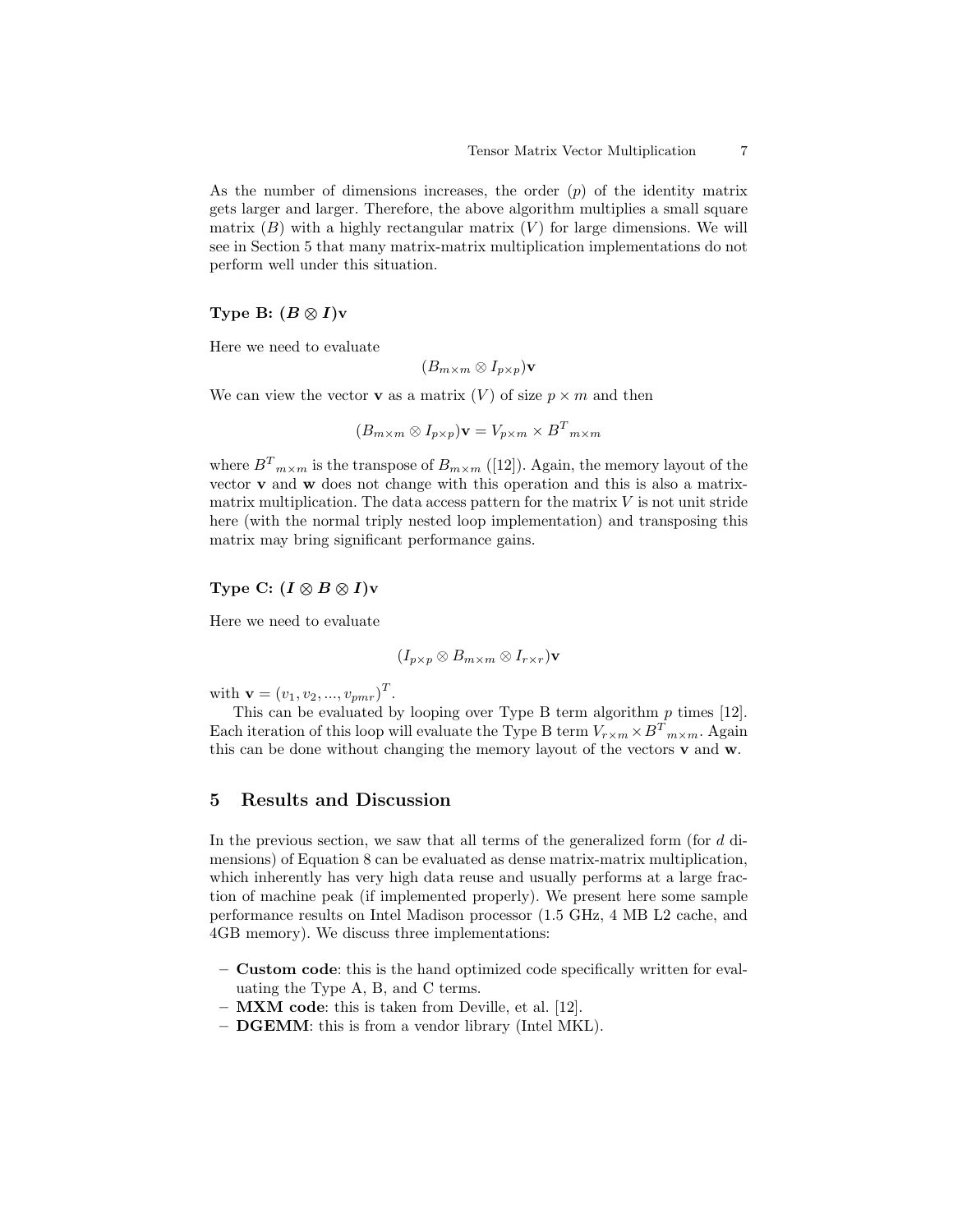8 Kaushik et al.



Fig. 4. Performance of the tensor matrix vector multiplication for three dimensions on Intel Madison (1.5 GHz) processor. The custom code is manually optimized code, MXM code is from [12] and DGEMM() routine is from Intel's MKL library. Note that the sparse matrix vector multiplication will only do at most about 687 Mflops/s based on the memory bandwidth bound on this processor.

We show the performance advantage of the tensor matrix vector multiplication in three dimensions for  $n = 5$  to 100 in Figure 4. If we had done the matrix vector multiplication by explicitly building the sparse matrix, the performance would have been limited to about 687 Mflops/s (see the dotted line in Figure 4, which is based on the memory bandwidth bound) on this processor. All the three variants give good performance for reasonably large  $n \geq 15$ ). Note that there are slightly more floating point operations while doing the tensor matrix vector multiplication as compared to the explicit sparse matrix formation case. However, the execution time is less for the former since the computation is cpu bound and not memory bandwidth limited (which is the case for the later).

While vendors have invested considerable effort in optimizing the matrixmatrix multiplication, it is usually done for large and balanced matrix sizes. The CRP code involves matrix-matrix multiplications between small square matrices (typically  $7 \times 7$  to  $10 \times 10$ ) and highly rectangular matrices (arising from the matrix view of the input vector **v**). We show this situation in Figure 5 for  $n = 7$ . The DGEMM gives the worst performance of all for this case, especially for higher dimensions (when the matrix coming from the input vector becomes very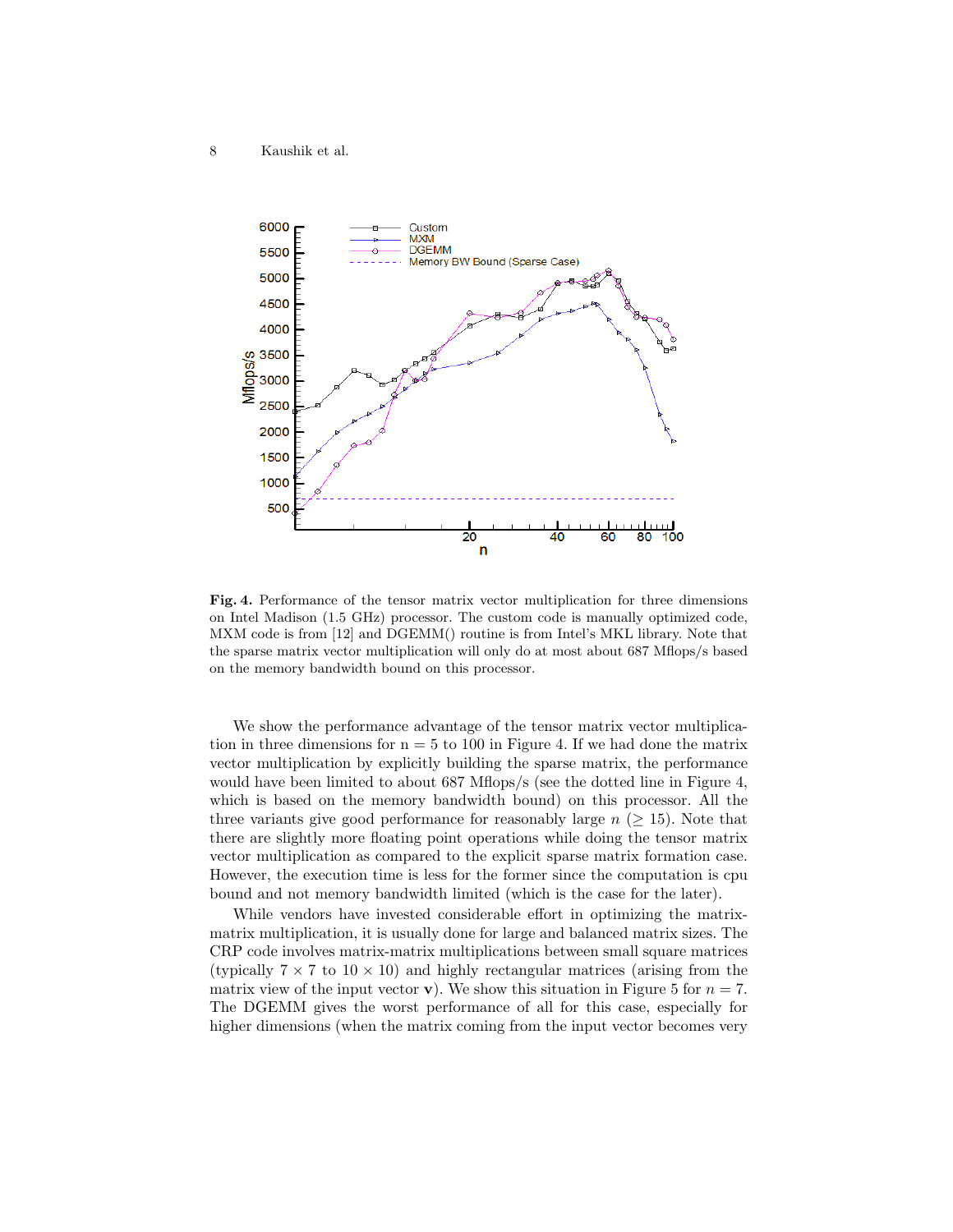

Fig. 5. Performance of the tensor matrix vector multiplication for  $n = 7$  in all dimensions. The sharp drop in performance is due to the working set of the problem going out of the L2 cache (4 MB) of the Intel Madison processor. We are trying to contain this drop (to some extent) with better implementation (with extra blocking). Notice that the DGEMM() does not perform well for small values of matrix sizes and especially when the two matrix sizes are vastly different (large dimension case).

elongated, e.g.,  $7 \times 7^7$  for eight dimensional problem). The custom code also shows sharp drop in performance (typically characteristic of the working set getting out of a fast memory level). We are trying some other implementations to reduce this performance drop.

Figure 6 shows the same scenario as in Figure 5 except that there are more mesh points (51) along the reaction coordinate than in the other directions (7). This is more consistent with the linear systems being solved in the CRP code (Figure 1). Again the performance is much better with the custom code than is possible with the corresponding sparse matrix-vector multiplication code (the dotted line in Figure 6).

#### Storage Advantage

The chemistry codes work with many dimensions and are memory intensive for that reason. If we never form the large sparse system matrix, there is huge saving in memory. The memory needed for tensor representation of the operator in  $d$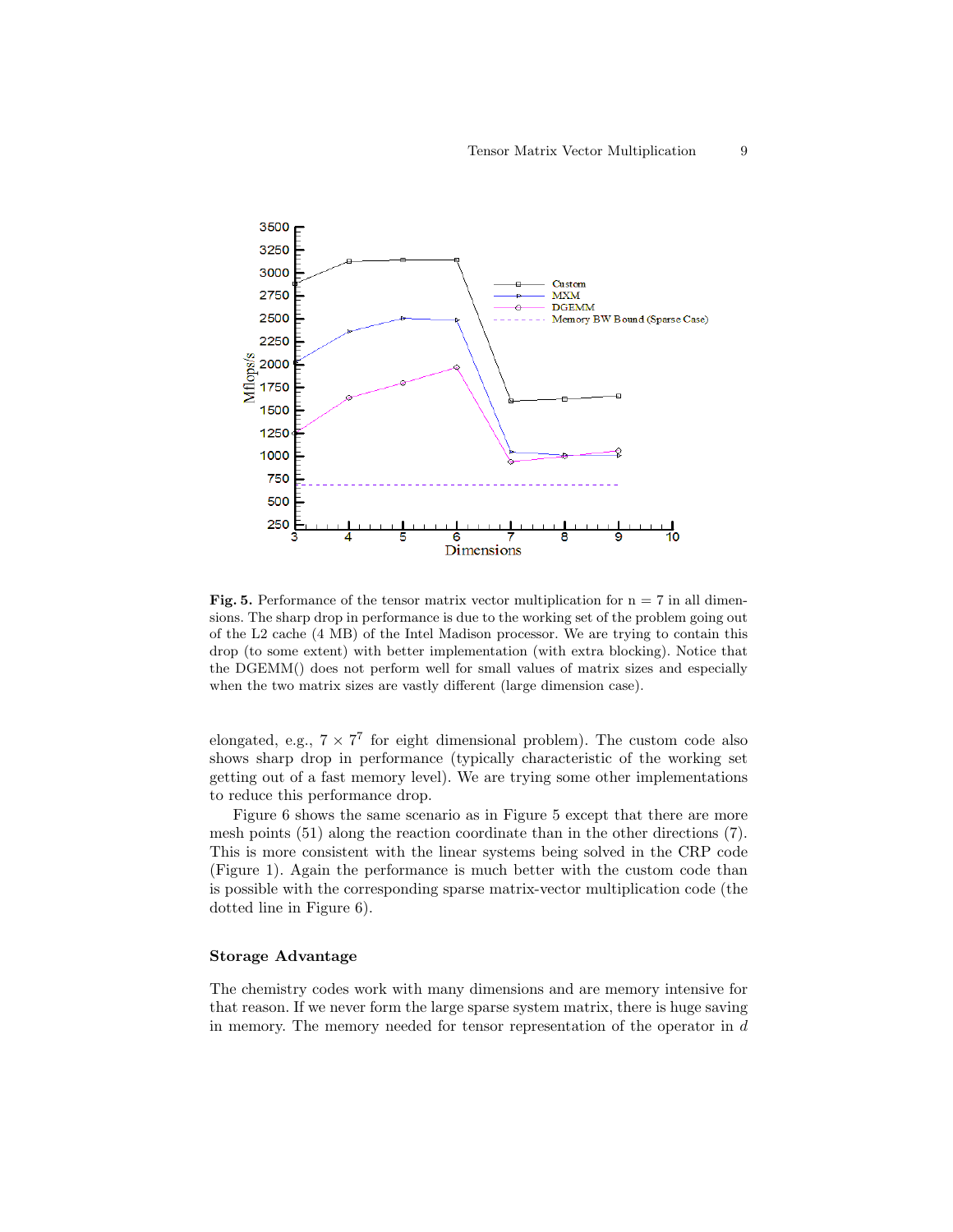10 Kaushik et al.



Fig. 6. This case has 51 points along the reaction path and 7 points in other dimensions. This represents the CRP code more closely. The performance advantage of the tensor matrix vector multiplication over the sparse approach is still maintained.

dimensions is  $O(dn^2)$  while it will be  $O(n^{d+1})$  if we explicitly store it as sparse matrix. Therefore, the tensor product form of the operator will allow larger problems to be solved for the same amount of available memory.

### 6 Conclusions and Future Work

We have demonstrated memory and performance advantages of applying the system operator in the tensor product form (rather than as a sparse matrix). Since matrix-vector multiplication takes a large chunk of the overall execution time, a big improvement in the overall performance of the CRP code is expected when the tensor product form of the operator is employed. Further, this technique can be applied to any discretization scheme where the system matrix originates from some form of tensor products of smaller dense matrices (and work is in progress to demonstrate its applicability in a real application code). This paper has compared the performance of some implementations of matrix-matrix product for small size matrices. We observe that many common implementations of this operation do not perform well for small size and highly rectangular matrices. In future, we will evaluate some more competing implementations such as transposing the input vector for a more efficient evaluation of Type B terms,